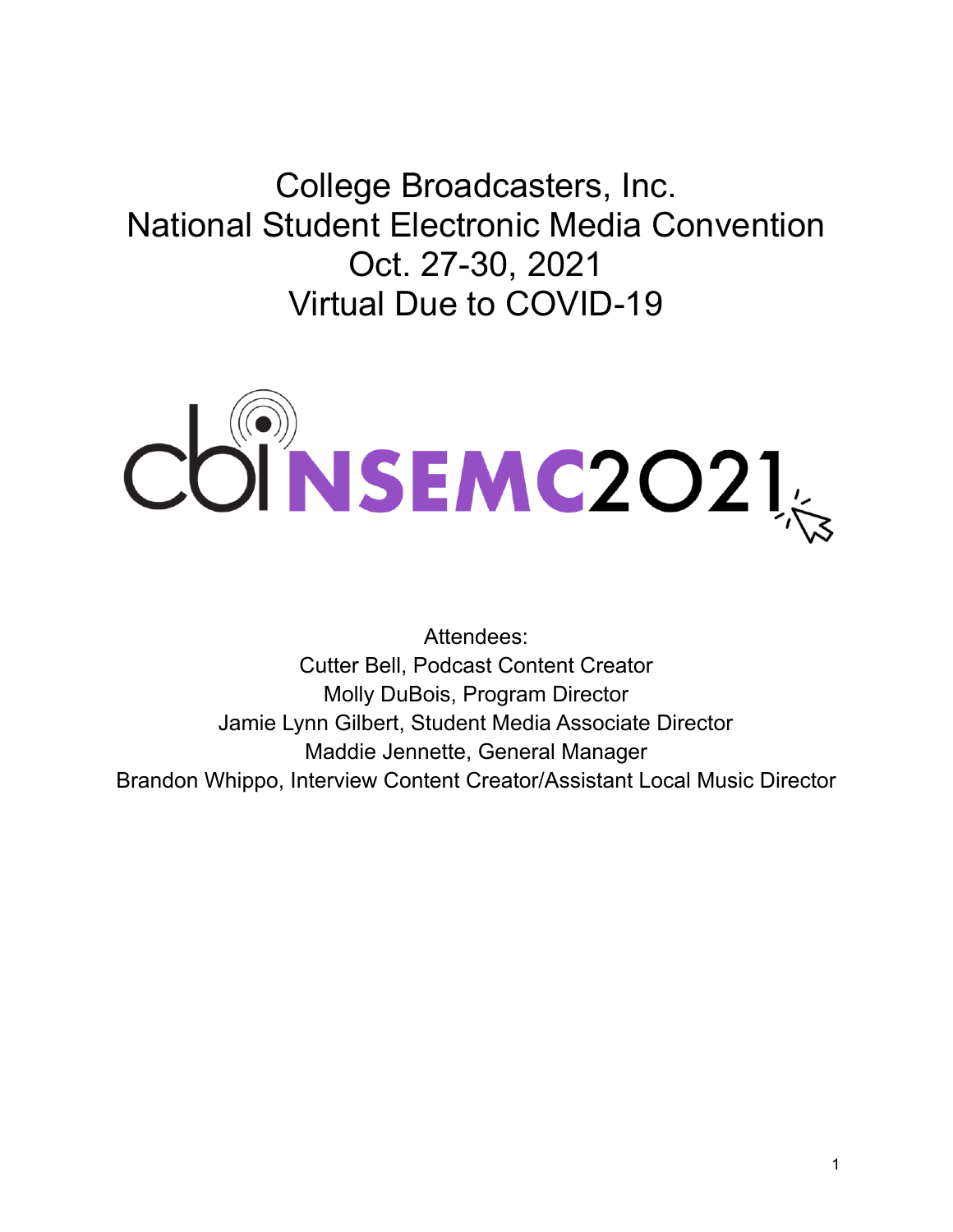#### Roundtable: Student Radio Music Directors

 *Maddie Jennette – General Manager, WKNC 88.1 FM HD-1/HD-2, North Carolina State University Lindsay Johnson – Music Director, 90.5 KCSU, Colorado State University Stevie Jones – Music Director, 90.5 KCSU, Colorado State University*

 The easiest way to get new music for your station is to connect with college radio promoters like Tiger Bomb, Terrorbird and Secretly Group, although many are indie rock-centric. The NACC charts are also a great resource to see what albums are being added in non-indie genres. [KCSU](http://kcsufm.com/submitmusic/) has a [Monday.com](https://Monday.com) board that is used to collect submissions directly from artists. It could be VERY useful to direct music to the correct music directors and we will absolutely be looking into it. Reddit's indieheads and hiphopheads have great leads to find music, but not links to direct download. Bandcamp is especially useful for finding local artists and some albums are free to download. - Jamie Lynn Gilbert

 At the Music Director Roundtable that was led by Maddie Jennette, we discussed possible internship opportunities with record labels and promoters. We talked about all the different places to find new music such as from promoters, Reddit, Tinderbox for hip-hop, Bandcamp Fridays, and through contacting artists directly. It was also discussed how there are not a lot of hip-hop or EDM promoters that contact college radio stations directly. - Brandon Whippo

 I connected with the Music Directors from KCSU to present a slideshow with tips on being a Music Director. Having been a Music Director for a year and a half before I became General Manager, I definitely learned a lot of things that I think other Music Directors (MDs) should know about. First, I talked about the main college radio promotion companies, which is the easiest way to get airplay-ready tracks for your station. However, if MDs are looking for more diverse music, I encouraged them to look outside of the promotion companies. Two great places to look are the New Music Friday posts on r/indieheads, as well as Bandcamp. Once you find a new artist, you'll need to contact them to ask to play their music on-air. This shouldn't be intimidating, as most artists are thrilled to hear that a radio station wants to play their music. Asking an artist if you can have downloads of their music to play at your station can create a relationship which can lead to other promotional opportunities, like interviews and giveaways. - Maddie Jennette

# Care and Feeding of Your Alumni

 *John Devecka – Operations Manager, WLOY Loyola Radio, Loyola University Maryland Warren Kozireski – General Manager and Instructor, 89.1 The Point, SUNY Brockport*

 Start with your most recent alumni. Your alumni office may have folks tagged with your station (or you can send them your records to tag them). Ask around to senior administrators and connect with your university archivists. Scan archive materials and post them to the website, which can also be Throwback Thursday social media posts. Share alumni news, and not just news that is media-related. Have all your old logos in a montage as a Facebook alumni page background or a step-and-repeat for station alumni events. Have an alumni wall folks can sign when they visit the station. - Jamie Lynn Gilbert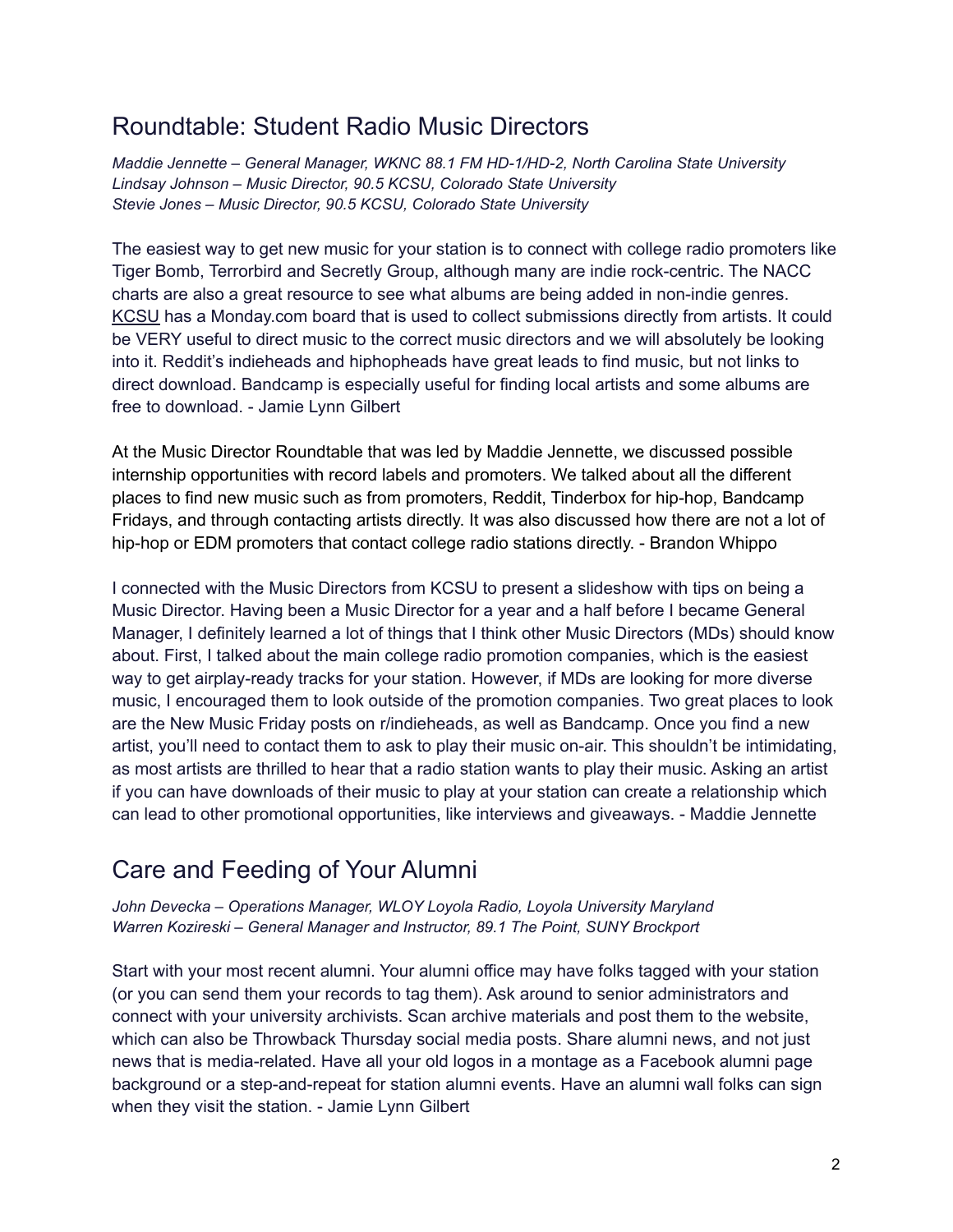#### Music Discovery and Social Media

 *Anabella Poland – General Manager, WMSC-FM, Montclair State University Pete Lawrie Winfield – Recording Artist and Creative Director, VERO Music Jared Tauber – Music Librarian, WMSC-FM, Montclair State University Daniel Wolf – Dana and the Wolf, Recording Artist, VERO Music Nikke Slight – GM / Head of Artist Development, VERO Music*

 This session gave an insight into how artists work with social media, and a lot of the issues they have with the current common platforms. These days, artists are often expected to use social media to be entertaining and "relatable" (someone that the listener can relate to) instead of promotional. If an artist isn't good at being "relatable," or "playing the social media game," their social media following can be hurt, which lessens their chances of becoming more well known, as social media algorithms don't promote content that isn't doing well. Many artists feel pressure to be present on various platforms, even if they won't be good at creating content. Social media has also changed how record labels work with artists. Previously, record labels would find unknown artists and promote them to fame once signing them. These days, many artists choose to stay independent and grow their audiences themselves, and then record labels will scramble to hop on the bands who seem to have the best connection to their audience. VERO Music is a new social media platform that aims to highlight artists' music without algorithms, so artists get noticed regardless of how "relatable" they are. I viewed VERO Music's website during the session and was confused by the layout and overall steps to achieve their goal. Brandon Whippo also noted how there was a lack of hip-hop artists on the platform. I think that VERO Music still has a long way to go until it achieves its goal of being a good platform for artists to be discovered. - Maddie Jennette

#### Roundtable: Women in Student Media Leadership

 *Kelsey Brannan – General Manager, WSUM, 91.7 FM Madison Student Radio, University of Wisconsin Madison*

 *Zoe Robinson – Executive Director, Viking Fusion, Berry College*

 This was a roundtable discussion for various women and gender non-conforming people to talk about their experiences in the college radio industry. A topic that came up often is the importance of the top staff at your station; if the top staff isn't inclusive and working to create a safe environment for everyone, it is unlikely your station will feel welcoming. I'm super thankful to have Jamie Lynn Gilbert as the adviser at WKNC, as well as an amazing staff full of other women. For those who might feel isolated at their stations, as they might be one of only a few non-men, I recommend that they start a group chat or start a casual conversation between the other women at their stations. Making friends with the other marginalized people at your station can make you feel more comfortable, and you can also talk to these people about anything at the station that is bothering you. As a manager, it's important to me to create relationships with the women at my station, so they feel comfortable letting me know if they experience any sexism at the station from anyone else. - Maddie Jennette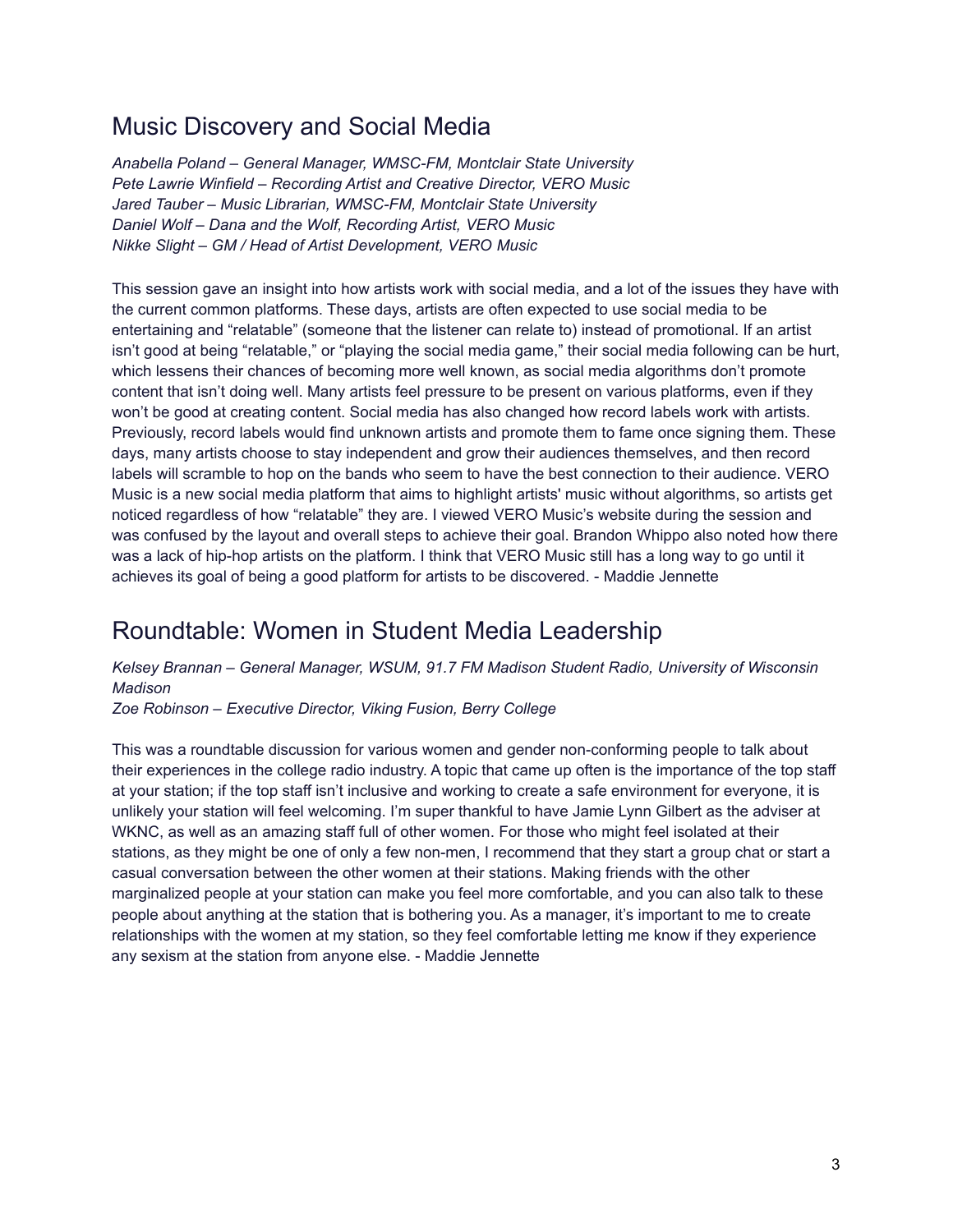#### Ask the Broadcast Lawyers

 *Matt McCormick, Co-Managing Member, Fletcher, Heald & Hildreth Meg Miller – Founding Partner, Gray Miller Persh LLP David Oxenford – Partner, Wilkinson Barker Knauer LLP*

 One of the panelists said they have never heard of Spotify coming after a radio station for playing songs from its service over the air, but it is still a violation of Spotify's terms of service because Spotify is meant for personal use only. There are watermarks in some digital performances, so playing from Spotify can be tracked. There is a risk for playing from Spotify on air and it can be an expensive violation. GMR rights should be settled by the end of the calendar year and there should be no retroactive fees. Using music in a YouTube video is not covered by our ASCAP, BMI and SESAC licenses so to use music in a YouTube video we do indeed need permission from the artist (which we have with the Lounge, but not other videos). If we get a copyright claim on YouTube, the copyright holder can sue us for copyright infringement. Music clips can be used in a podcast for legitimate comment and critique purposes. There is no magic length that clips need to be to get around a copyright violation. I've counseled a student with a music comment/critique show that if ONLY that song will work with what they are talking about, a short clip can be used. If ANY song can be used, that's not really a fair use for comment/criticism. There are currently no FCC site visits, except for public safety violations, due to COVID restrictions. Site visits may resume, but they do not appear to be a priority with the current administration. Tower lights are a high priority for the FCC right now and can result in six-figure monetary violations. It was not clear whether EAS also has to air on an HD-2 and HD-3 subchannel, although that is certainly in the best interest of the listeners to provide that information. At least one firm interprets that it should be permissible to note if jobs are available in underwriting, but not provide additional information like salary. - Jamie Lynn Gilbert

# Student Media: Facing Challenges and Finding Opportunities

 *Steven Hames – CBI Secretary, Adviser, Viking Fusion, Berry College Chris Keppler – CBI IT Content Director, General Manager, WZIP-FM, The University of Akron Lisa Marshall – CBI Vice President, Station Manager WMCO, Muskingum University John Morris – CBI President, General Manager, 95.7 The Spin, University of Southern Indiana*

 The best way to build a diverse staff is to start with recruitment. Inclusivity should be stressed during training and then practiced when anyone joins the staff. Have a strong campus presence through collaboration, such as providing music at large events like Wolfpack Welcome Week. Having a University showcase radio program (purely public relations) can really improve your relationship with the University. Educate your decision-makers on the cost of your station, such as how much it costs your station per sports broadcast. Thank your University, which you can do with audio thank you cards. Orbit [Media](https://youtu.be/snycfsc7wBQ) at Muskingum University has done thank you videos each year for College Radio Day, which is a great idea. Viking Fusion targets about 15 minutes for a video length but can do longer shows. Track how many University-affiliated PSAs we run in a given month/year/etc. - Jamie Lynn Gilbert

 The primary focuses of solving problems were inclusion and feedback, working with the administration, and broadcasting/streaming balance. I found the idea of working with the administration the most interesting and pertinent, especially considering the addition of Chancellor Randy Woodson to World College Radio day and the interactions I've had with the faculty at NC State in the development of our connections with them. I found the idea of thanking the university fascinating, but important, especially because of the recent repainting of the WKNC tower as well. I would like to take some of those ideas and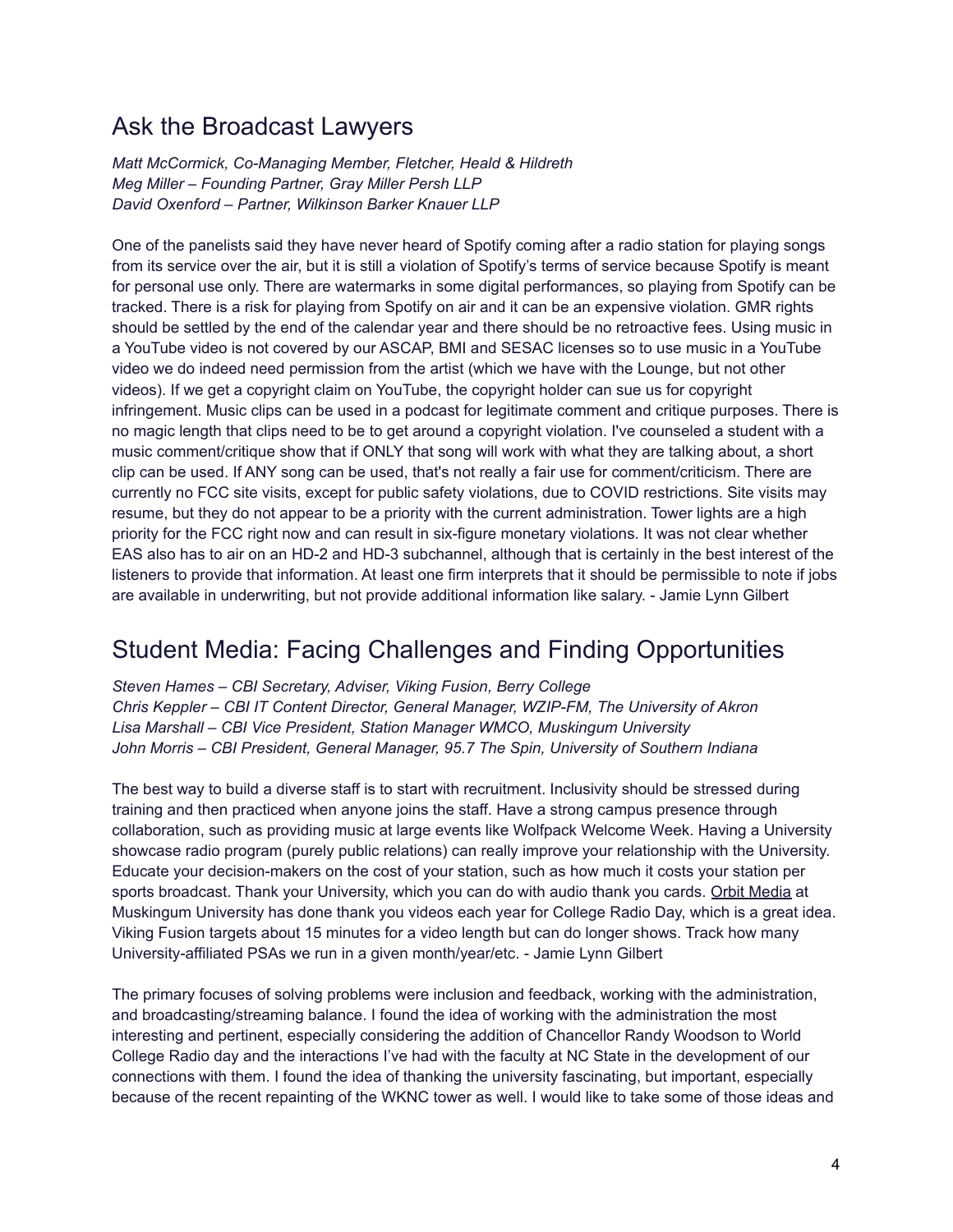find ways to make them more personal and in the vein of what WKNC does, but I would like to show more appreciation to the administration that does so much for us. - Cutter Bell

### Legally Play (and Pay for) Music for Radio and Webcasting

 *David Oxenford – Partner, Wilkinson Barker Knauer LLP Travis Ploeger – Director, License Management, SoundExchange*

 This session mainly covered the performing rights organizations- ASCAP, BMI, SESAC, and two newer groups, GMR and PRO Music Rights. Anyone who broadcasts recorded music to the public - including radio stations, restaurants, and gyms - must pay a fee to these organizations to be able to continue to broadcast music. The fees paid to these organizations go directly to the artists who have their music registered with these organizations. These performing rights organizations cover one of the two parts of copyright in a song - the musical work. The other part - the copyright of the sound recording - is paid to SoundExchange. The copyright of the sound recording is only paid in cases where the radio station streams their broadcast online. There are certain laws for webcasting a radio stream, as the laws exist to prevent any listener from illegally ripping music from the stream. I learned of a new law in this session - DJs are allowed to say certain tracks or artists are coming up, but they aren't allowed to say exactly when. So, saying something like "I have the new song by the Mountain Goats coming up at 3:05 p.m." is a violation, but saying something like "I will be playing the new Mountain Goats song in my set today" is fine. - Maddie Jennette

### Roundtable: When, How and Should We Cancel Artists?

#### *Kelsey Brannan – General Manager, WSUM, 91.7 FM Madison Student Radio, University of Wisconsin Madison*

 Unlike last year's CBI session on canceling artists, which featured two students from KCSU primarily leading the discussion and talking about what their station does to address the issue of abusers in bands, this one was a lot more roundtable focused, where all members were encouraged to speak on behalf of their station and how their station handles cases like these. I enjoyed the presentation by KCSU more, as WKNC actually followed their plan and created a Council for Artists Review sheet, where staff would update the document with various situations and spread the document to their staff. I talked about the work I've done in the past few months on creating the document, as the document has not been officially shared with WKNC DJs yet. Some good ideas I picked up on from this session was to always err on the side of caution. It's easy to take an artist's music out of rotation, and it's easy to add it back in, so if anything comes up, just remove the music for the time being. You don't have to let your DJs or listeners know; they will not notice, as the schedule is randomized. Also, don't let the public know about your list of canceled artists. It should be for the staff and DJs only. Inviting the public to see the document is almost asking for the listeners to chime in with their opinions when it really only matters what the staff of WKNC thinks. Lastly, it could be a good idea to have all WKNC staff members go through training related to safety, equity and diversity, or other related topics. - Maddie Jennette

 Canceling a musical artist means that the radio station recommends its staff to not play an artist because of something an artist has said or done (or been accused of doing). While we don't want to police what anyone listens to privately, we don't want to use our airwaves to promote an artist that doesn't adhere to the station's values. At WKNC, we have a high number of LGBTQ+ staff members so to play artists that don't support the queer community can make our staff feel unheard and unsupported. How can we make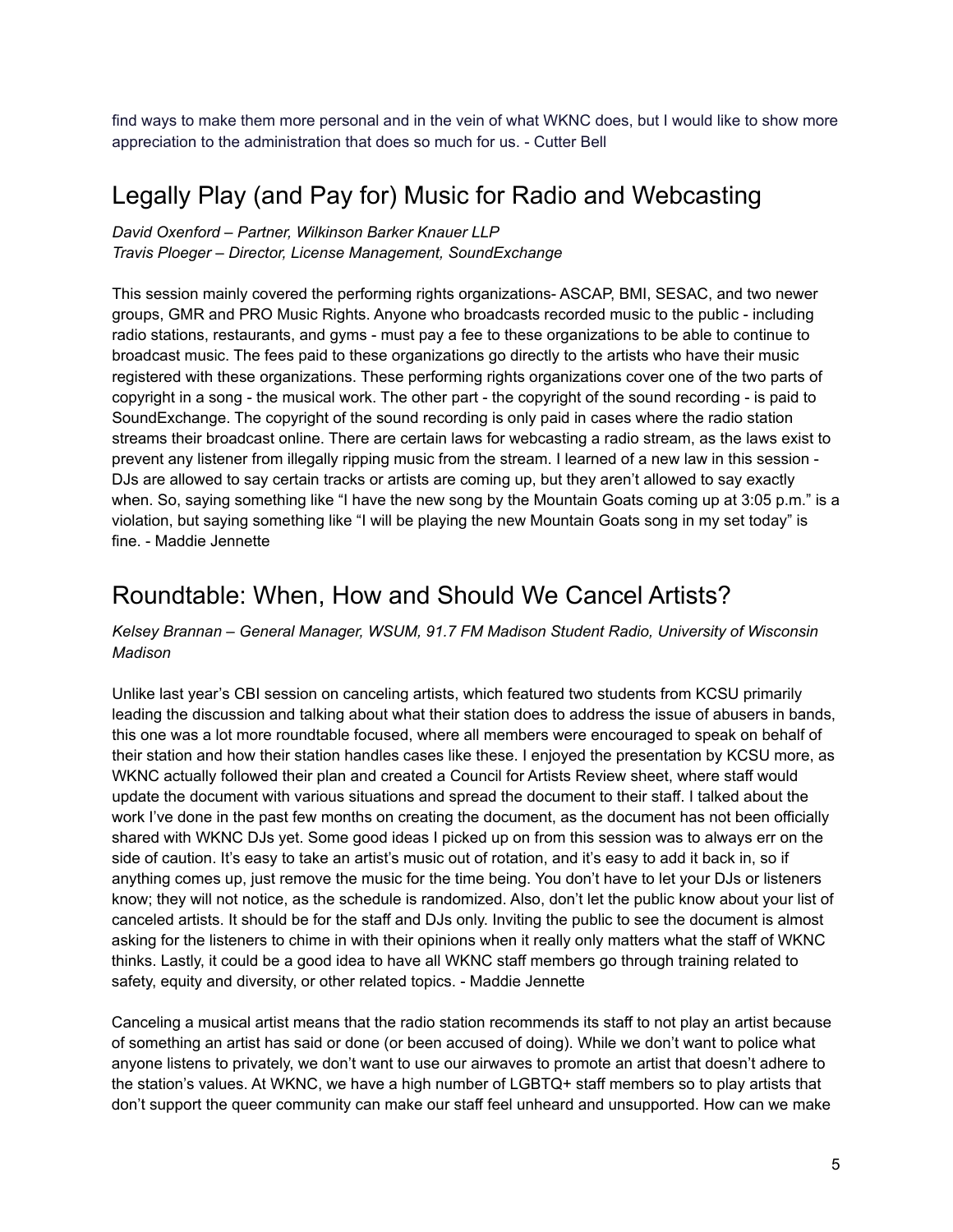all identity groups feel safe and included at our station if we play music where the artists are outspoken against them? As one person in the session said, "My trans friends are more important than your favorite transphobic artist." If a situation arises it is easy to take an artist out of rotation, as they can always be re-added if the situation changes. I love the phrase "against our community standards" as it sums things up very nicely. The term "canceled" doesn't really allow for accountability, as it shuts down the conversation rather than allows for ongoing dialogue. Artists also don't need to be canceled forever, as that doesn't allow for any personal growth on behalf of the artist. "Deprogram" is also a good word for removing an artist from rotation. - Jamie Lynn Gilbert

# Sports Play-by-Play

#### *Jevin Redman – Voice of The University of Evansville*

 Play-by-play is a much smaller subsection of on-air production and talent but arguably requires more attention to detail and focus. As someone who has been interested in play-by-play commentary for a while, I was fascinated by the ability to look into the depth and preparation that goes into the job to produce the quality of content that we end up listening to. Besides the obvious ultimatum that getting jobs is about who you know more than what you know, as it tends to be with all entertainment industries, the most interesting were the general rules of broadcasting sports games. The guidelines for how often the score should be stated, the time left, any relevant information depending on the sports, and how to call fast-moving plays really put into perspective how the product on-air can sound as fluent and easy to follow as it is considering the information that needs to be presented. - Cutter Bell

#### Swag Show-and-Tell

 *Jamie Lynn Gilbert – Associate Director of Student Media/Station Adviser, WKNC 88.1 FM HD1/HD2, North Carolina State University*

 The swag show and tell was an interesting look into the backend of merchandising and station imaging. I primarily only saw the front end of it and the merchandising I interacted with, but the look into failures and trappings of station swag. While listening to the different stations present their swag, I did have a few ideas of my own. I tried to consider the lessons people had learned and the style of swag that we particularly present at WKNC, but given how random some of the failures seemed I concluded that there is really no way to predict what will work. I thought that a WKNC beanie, with a small logo on the base of it, would be a pretty interesting bit of imaging to try to promote, as I believe it fits with the station's style. I also think a tye-dye-able shirt would be a potential new shirt to look into in addition to the ones we currently sport. Either way, it was a good backend look at station merchandising. - Cutter Bell

 I enjoyed the Swag Show and Tell as both a celebration of WKNC's dope merchandise and as an inspiration for future merch that we could produce. Before this session, I had no idea that selling merchandise at a public university is relatively unheard of, and that the process to make that happen was incredibly difficult and convoluted (just makes me appreciate Student Media even more!). Some swag ideas that I was considering after attending this session were having button-making parties (after leading a successful on-air WCRD button-making segment, this is a logical next step), graduation stoles, bandanas, and semester zines with the current DJ schedule in the middle. - Molly DuBois

 During the Swag Show n' tell that the wonderful Jamie Gilbert led, the different college radio station representatives shared the different merch that they sell and offer their market. I compiled a list of swag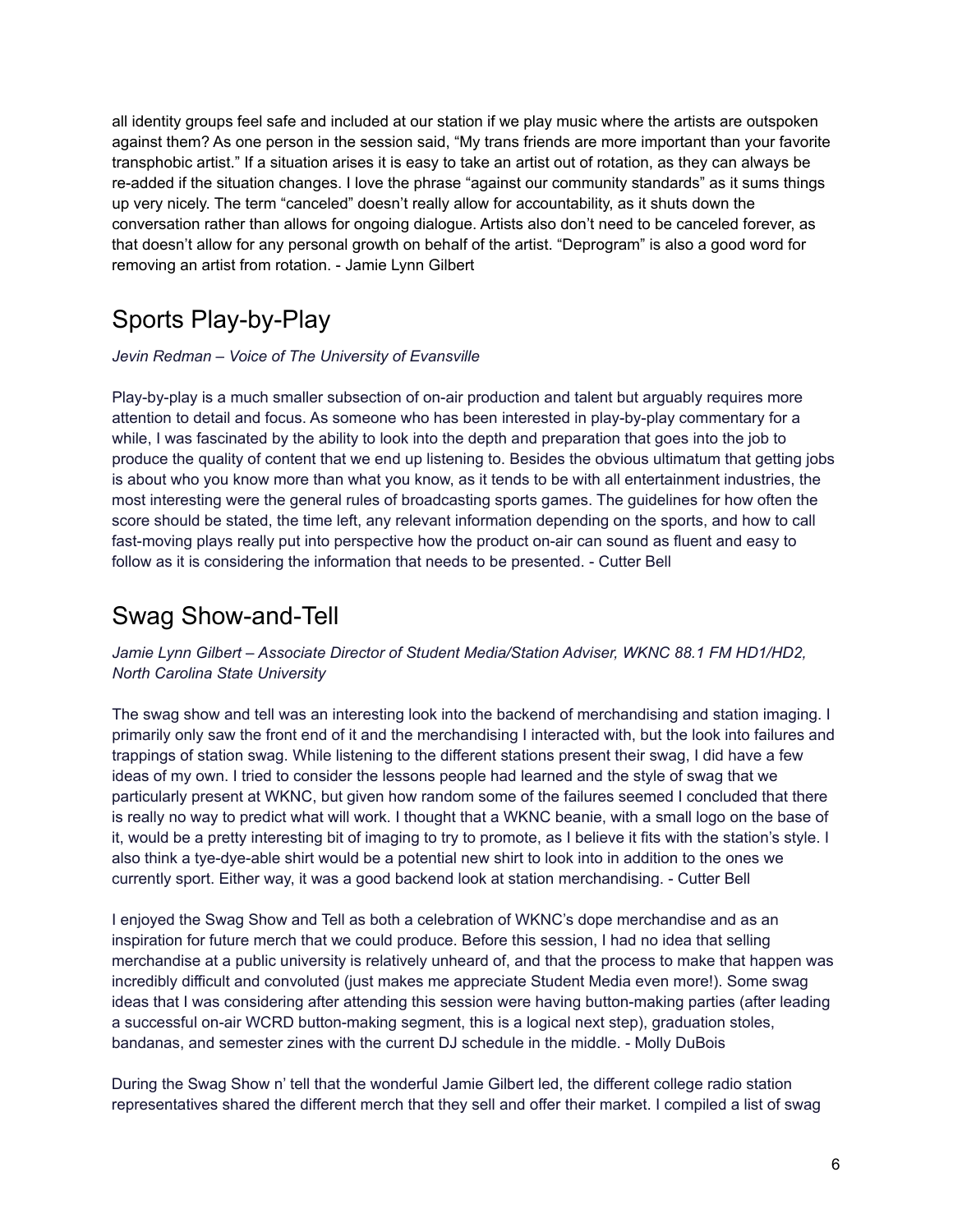ideas: shirts, koozies, stickers, patches, keychains, buttons, temporary tattoos, pop sockets, face masks, pens, bags, bandanas and flash drives. Merch that has seen less success includes: glassware, mugs and shot glasses Other ideas included having a button making party, having a swag swap with other local stations, collaborating with local artists for designs, having design competitions, and placing inspiring/progressive messages on merch. It was also interesting to hear how some colleges don't allow their radio stations to sell any of their merch at all so they just end up giving it away. - Brandon Whippo

# Networking in the Pandemic

#### *Dana Schaeffer – Producer, ABC News Radio*

 The most difficult part of networking, as presented and as seemed to be obvious, was being seen, heard and remembered. Ultimately, because radio is an entertainment industry, it follows the same principle as other entertainment industries in that the most important thing is networking and interactions. The broad advice, as it goes for all entertainment industries, was helpful if nonspecific: say yes to everything, interact often and repeatedly, and do everything you can to get experience. Towards the end, more interestingly, she talked about how to market your talents in addition to what you are seeking to do. For me, this was particularly pertinent as it does provide me with a pretty clear idea of how I would continue in radio and entertainment with the computer science degree I am seeking to earn. - Cutter Bell

# Adobe Audition Tips and Tricks sponsored by MegaTrax

#### *John Morris – CBI President, General Manager, 95.7 The Spin, University of Southern Indiana*

 Though it wasn't exactly what I wanted to get out of this session, I did find the information interesting, though I'm unsure how much of it I would apply. The walkthrough of all of the shown tips and tricks was very helpful, though, and did make it easier to see myself utilizing them in the future and in what way. Punch and roll do seem to be a very helpful addition to my repertoire, especially considering the frequency with which I feel the need to re-record intros and midroll plugs. Removing pops without clicks is also important, but most of these just feel generally like good practice principles and not anything else. While leveling is important and I did find the leveling tips to be useful, I don't know that I will be in a situation to take advantage of the leveling tips provided because of my workflow. Overall, though not what I wanted, it did provide a good look at a broader spectrum of audition features. - Cutter Bell

 I'm relatively inept at Adobe Audition but am often in the position where I need to use it to create donor announcements and PSAs, and this session showed faster, easier ways to complete the tasks I've already been doing. John Morris introduced the concept of "punch and roll" in audio editing, which is essentially where you re-record flubbed parts of your audio, integrated into the multi-track session, rather than going back in post and deleting and re-recording. This practice will definitely speed up the editing process for me. They also mentioned removing unwanted background noises using the spectral frequency display feature, which will most likely be used for interviews, but it was interesting to see the Photoshop/Audition crossover and how to edit audio in a visual format using typical Photoshop tools like the healing brush and marquee tool. - Molly DuBois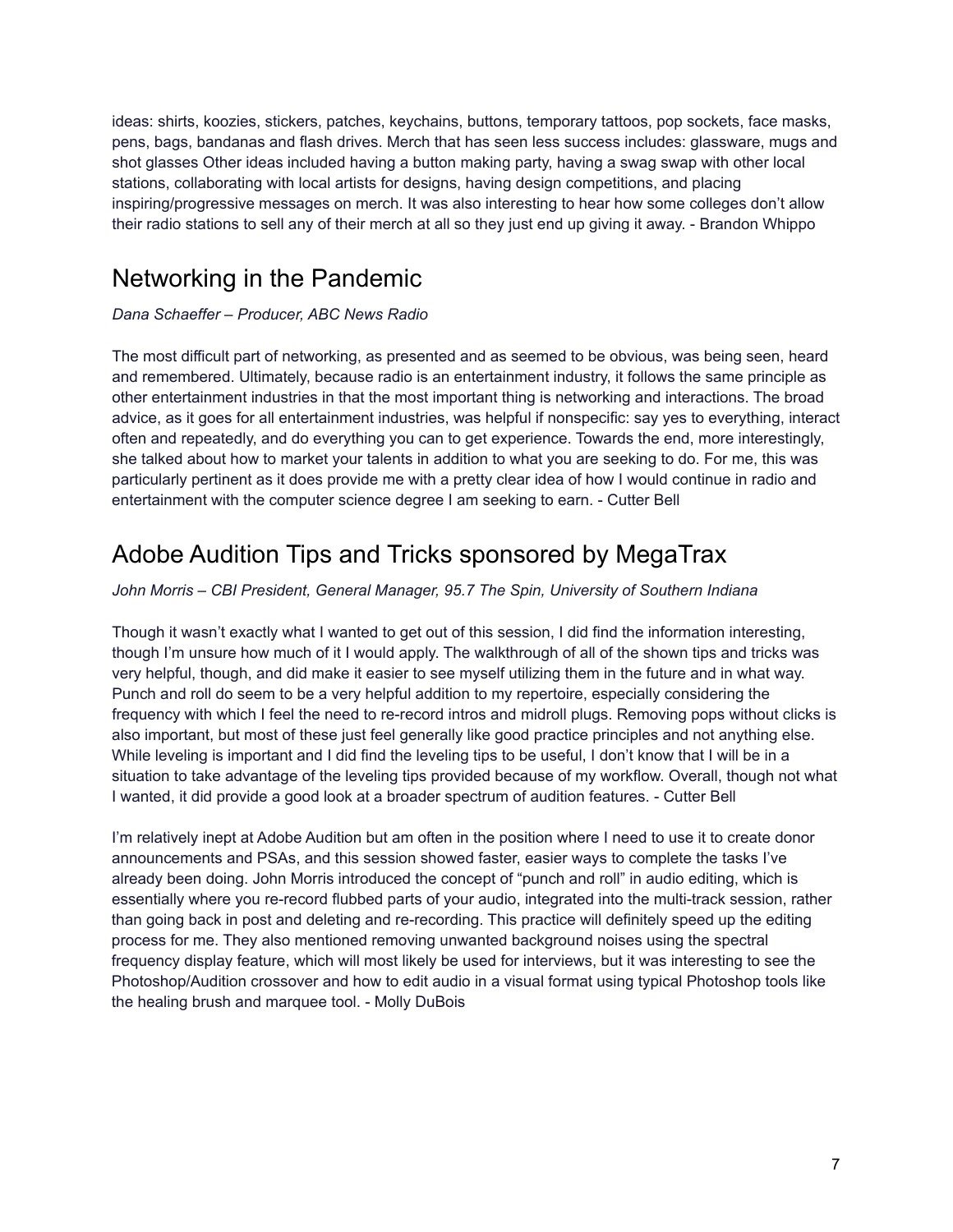### College Radio History and Preservation

 *Jennifer Waits – Co-founder, Radio Survivor*

 *Katherine Rye Jewell – Associate Professor of History, Fitchburg State University Laura Schnitker – Curator, University of Maryland Libraries Jessica Clary – CBI Events Director and Director of Student Media, Virginia Commonwealth University*

 I attended a similar session last NSEMC, focusing on college radio's history as a facilitator of protest and change. This session focused more on the preservation side of college radio history but was equally as interesting. Preserving college radio history represents a unique aspect of student life, and the physical and digital records can show how students engaged with their campus and give social context to history. The panelists emphasized the importance of starting an archival collection at your radio station: you should be saving promotional materials (especially homemade ones), historic news clippings, photos of staff (and identify the people in them), and audiovisual materials such as reel-to-reel tapes or station imagery. One of the coolest things I saw all of CBI was one of the panelists' digitized reel-to-reel tape of a legal ID done by FRANK ZAPPA (!!!!!) that they never knew they had until someone decided to play it. Someone also showed off a hand-drawn promotion they'd received from an artist named Leo Blais, and quite a few attendees chimed in that they also had his promotions saved, which really highlighted the interconnectedness of college radio and the national relationships that can be made through preservation. At WKNC, our wonderful adviser Jamie has done a lot of the work with the library archivists in preserving our history, so this session was mainly an exploration in other stations' histories, but it was also an incentive to do even more in our own preservation. - Molly DuBois

# I'm in Charge. Now What?!

 *Jamie Lynn Gilbert – Associate Director of Student Media/Station Adviser, WKNC 88.1 FM HD1/HD2, North Carolina State University Steven Hames – CBI Secretary and Adviser, Viking Fusion, Berry College Zoe Robinson – Executive Director, Viking Fusion, Berry College*

 Although I'm not a general manager, and only sort of in a leadership role at WKNC, I attended this session to better understand what good management looks like (and to understand future roles). Since COVID, I haven't attended any in-person meetings at WKNC, so learning about how to make an in-person meeting successful was interesting. The panelists discussed the importance of setting goals for your team; understanding what needs to be worked on and accomplished and creating a list with other members of the staff, and then developing an action plan from these goals. In a meeting, having a written agenda is incredibly important, in order to define the purpose of the meeting and let people know what to expect, as is starting and ending on time. Engaging group discussion in these scenarios is key, as the goal is to understand all points of view of the staff and make informed decisions. Another point that I took away was this poignant statement: Conflict isn't a bad thing, but avoiding conflict is. With all kinds of conflict (both work-related and interpersonal), determining the nature of the conflict and solving it is the only way to get through it-it's inevitable. - Molly DuBois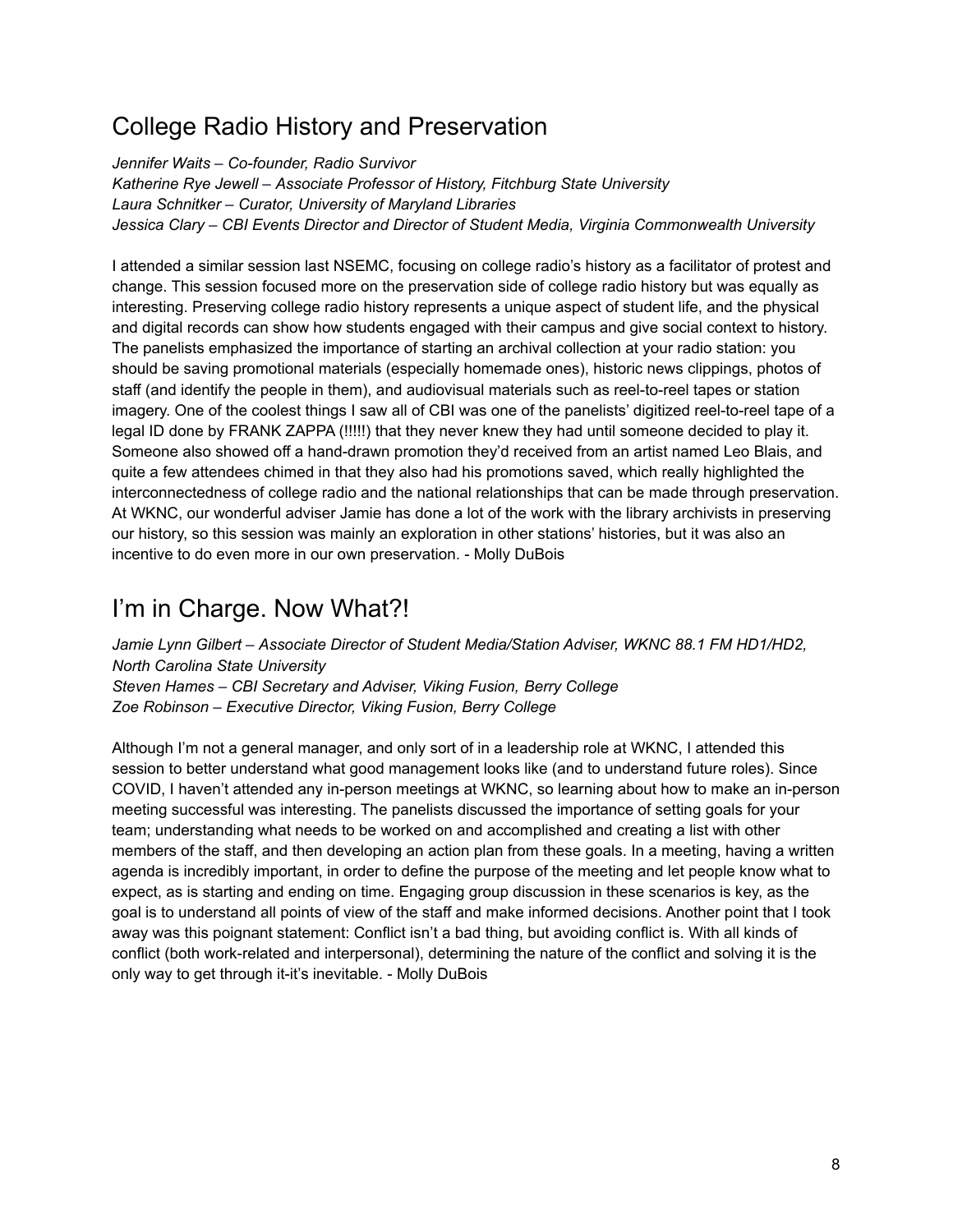### Connecting With and Supporting Your Local Music Scene

 *Hannah Copeland – General Manager, 90.5 KCSU, Colorado State University John Devecka – Operations Manager, WLOY Loyola Radio, Loyola University Maryland Marye Amanda McDaniel – CBI Student Representative and Station Manager, WZMB 91.3 FM, East Steven Hames – CBI Secretary and Adviser, Viking Fusion, Berry College Steven Sandberg – Assistant Director of Student Media, Orange Media Network, Oregon State University Carolina University*

 This session focused on the International Local Music Exchange, which, as the name implies, is an exchange of music from different college radio stations across the world. This past World College Radio Day, WKNC's local music directors participated in this exchange, crafting an hour-long set of local music, and representing North Carolina artists on a global scale. The panelists emphasized the importance of college radio's role as a resource for the undiscovered artist, providing a level of access that is impossible to recreate in a commercial radio sphere. This relationship is symbiotic, with the radio station providing airplay, exposure and opportunities to connect with other artists and industry professionals, while the artist can enhance the audience of the radio station by bringing in new fans. Ways the panelists suggested facilitating these connections were by reaching out to local record labels, local record shops and using social media as a tool to seek out new artists. Throughout this session, I was considering WKNC's local programming and the strong measures that we take to connect with the Raleigh scene; hosting the Lounge as a platform for artists, and even having specific paid music directors that focus on local music. Overall, the session reinforced the importance that WKNC places on local programming, and gave some ideas about ways to strengthen these connections in the future. - Molly DuBois

# Coaching Radio On-Air Personalities

 *John Morris – CBI President, General Manager, 95.7 The Spin, University of Southern Indiana Scott Uecker – General Manager/Instructor, WICR Radio, University of Indianapolis*

 During this seminar, the speakers gave tips on how to create more efficient and professional air breaks. The first thing they spoke on was that it is important to know your audience. Several aspects of your audience to be aware of include: demographics, psychographics and understanding how station ratings work. It is good to also promote other DJs' radio shows to keep the audience tuned in as long as possible. It is also important to connect with your listeners throughout your air breaks by speaking directly to them using language such as, "I" instead of "we." Air breaks should be no more than one minute long and if it is that long it should be for a good reason. The speakers instructed us that it is important to keep it as short as possible by managing your "Word Economy," using the minimum amount of words while keeping the content and meaning intact. They mentioned how many DJs see improvements after they write their air breaks out and analyze it to see what filler words they could cut out. Another thing DJs may want to do is keep the branding consistent and always use the call letters of your station consistently during your air break to get the station's proper name into people's heads. And lastly, it is important to talk as your regular, authentic self. Audiences nowadays are looking for authenticity from their radio host and not some fake persona that people used in the 1950s. - Brandon Whippo